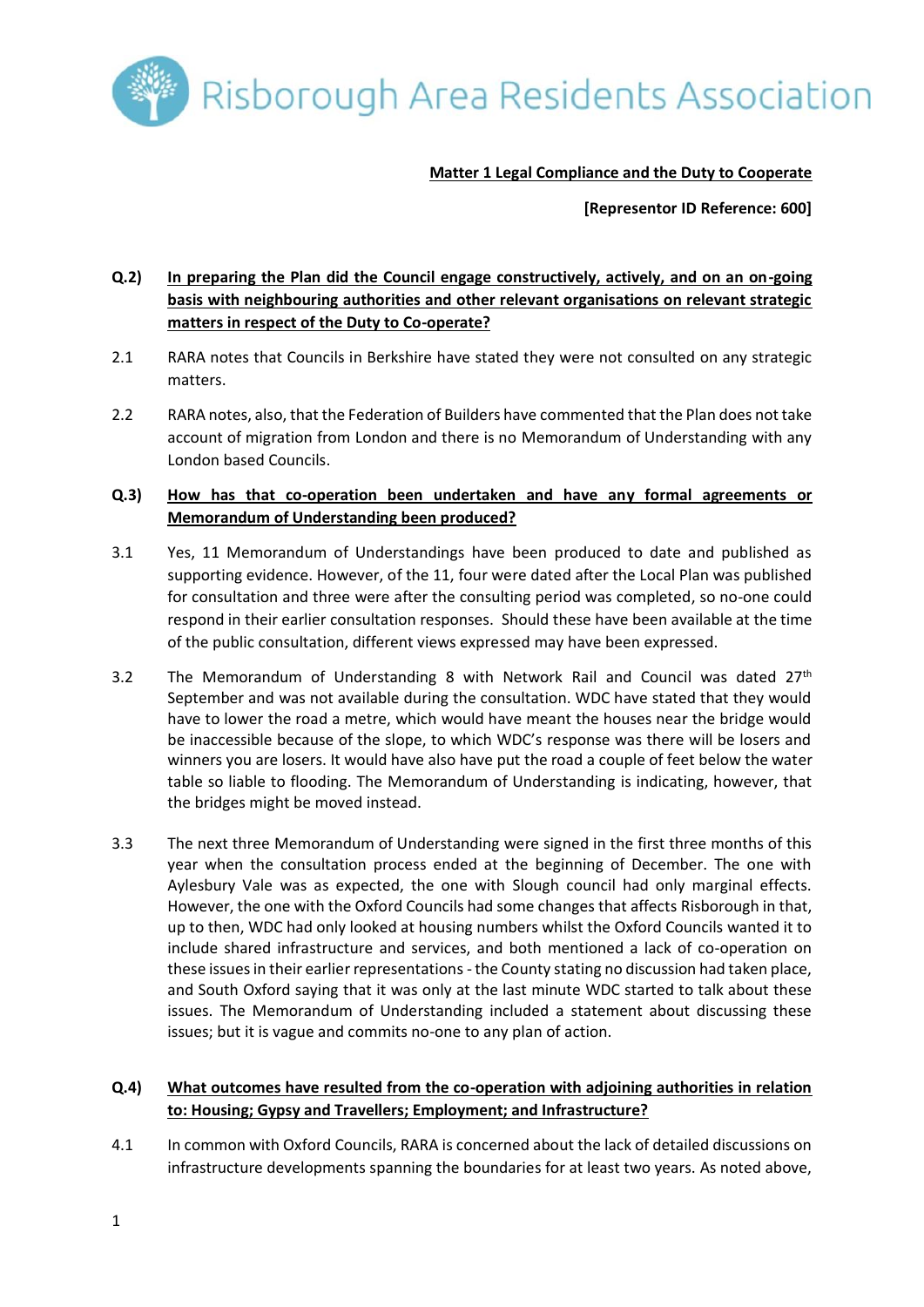Risborough Area Residents Association

the Memorandum of Understanding is only referring to a vague review of these matters without providing more detailed solutions, aims or commitments.

## **Q.6) Has consultation on the Plan been carried out in accordance with the Council's Statement of Community Involvement (WDLP 11) and the requirements of the 2004 Act (as amended) and the 2012 Regulations?**

- 6.1 No, so far as Risborough is concerned, for the reasons stated in Chapter 3 of RARA's "Representation on the Publication Version of the Wycombe District Local Plan", titled "Involving the Community – Legal Compliance Not Met" (attached as **Appendix A**), alongside which the following supplementary comments should be read.
- 6.2 In summary of RARA's concerns in this regard:
	- (1) In developing the Plan, WDC has ignored the feedback from the local community so far as its proposals for Risborough are concerned, and has driven through a pre-determined decision in the face of very strong local opposition. (There were objections from 3,000 residents following the 2015 public consultation and over half the town's residents (circa 4,000) have a signed a petition objecting to the scale of the Plan for Risborough (attached as **Appendix B**)).
	- (2) Whilst the Steering Group should have paid a key role as part of overall engagement with the local community, it was very much led by WDC and the Planning officers. RARA now has access to a Minority Report compiled by 7 members of the Steering Group (attached as **Appendix C**), outlining the key failings of the group and underlining the lack of legal compliance through the failure properly to engage with the community in accordance with the Council's Statement of Community Involvement (WDLP 11) and the requirements of the 2004 Act (as amended) and the 2012 Regulations.
	- (3) The direct consequence of this failure has been the proposed allocation at Risborough which is unsound for all the reasons set out in RARA's representation being too large and an unsustainable solution to the requirement to meet housing need.
- 6.3 We briefly expand on these points below.
- 6.4 The Council's Statement of Community Involvement repeatedly states that WDC will "inform", "consult" and "involve" the local community. The WDC Statement of Community Involvement emphasises that:

"The key difference between the three is that if a decision has already been taken and there is no scope for change, the engagement type that we would follow would be 'informing', rather than 'involving' or 'consulting.'"

This reflects the legal requirement of consultation that the Council give genuine and conscientious consideration to local views – see: *R v Brent LBC ex p Gunning* (1986) 84 LGR 168 at 189).

6.5 However, for Risborough at least, the local community has only ever been "informed", and has not been either "involved" or "consulted" in any meaningful way. Rather, RARA has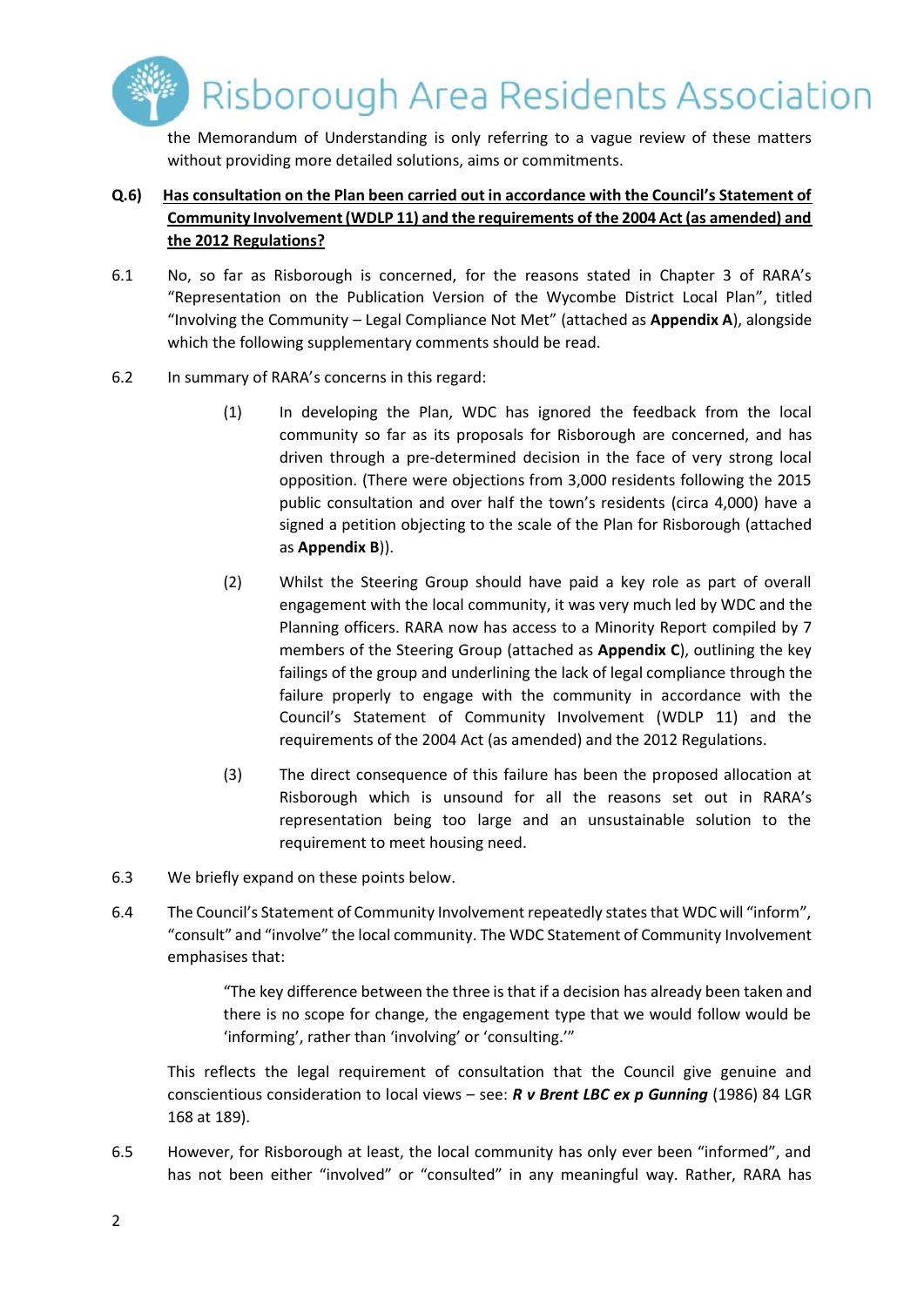

evidence to support its objection that the decision to give PR a quarter of WDC's OAN was pre-determined and all consultation on this matter was superficial to satisfy process alone.

- 6.6 In particular, residents of Princes Risborough have not been consulted on the scale of the planned development or the route of the relief road. Rather, both has always been presented as a fait accompli. For example:
	- (1) At a Steering Group meeting last year, RARA's Chairman requested a meeting with Cllr. Johncock, Cabinet Portfolio Holder for Planning, to discuss the effect of 2,600 homes on the town and the opportunity to explore alternatives. He told her this was not possible and the scale of expansion of PR was nonnegotiable as it had always been planned.
	- (2) This was reiterated at the public meeting in July 2017 by one of WDC's Senior Planners in answer to a direct question from RARA as to "what evidence does WDC have that the numbers of homes had been properly consulted on?" The reply was that: "…no consultation on this scale of development had taken place".
- 6.7 Further, the Steering Group was deliberately composed and conducted in such a way as to be unable to challenge the pre-disposed view with regards to the Risborough proposals.
- 6.8 In these regards, RARA strongly believe that a Steering Group should be made up of local representatives, with the District Planning Officers acting only as experts. It should not be led by the Deputy Cabinet Member for Planning (Cllr. Turner) and contain the Cabinet Head of Planning (Cllr. Johncock) as a member. This is a clear conflict of interest.
- 6.9 However, in Risborough:
	- (1) The Steering Group was chaired by the Town Council's own Mayor (Cllr. Turner), who in 2016 took on the role of WDC's Deputy Cabinet Portfolio Holder for Planning whilst remaining a dominant member of the Steering Group.
	- (2) Also on the Steering Group throughout was Cllr. Johncock WDC's, Cabinet Portfolio Holder for Planning, and his Head of Planning Penelope Tollitt and other Senior Planners.
	- (3) These officials and professionals often outnumbered the community representatives.
	- (4) A majority of the community members were ill-prepared to challenge any of these Senior Officers and Councillors, especially at the start of the process when none of the community members and a majority of the Town Council members had any skills in planning.
- 6.10 So composed, the Steering Group was led in the direction the WDC politicians wanted to rubber stamp their decisions. At the point of the first Steering Group meeting in 2015, the Plan was already pre-determined, the housing numbers and the route of the road already planned based on preliminary studies in 2013/4. No critical alterations or suggestions from the community members on either matter have ever been accepted.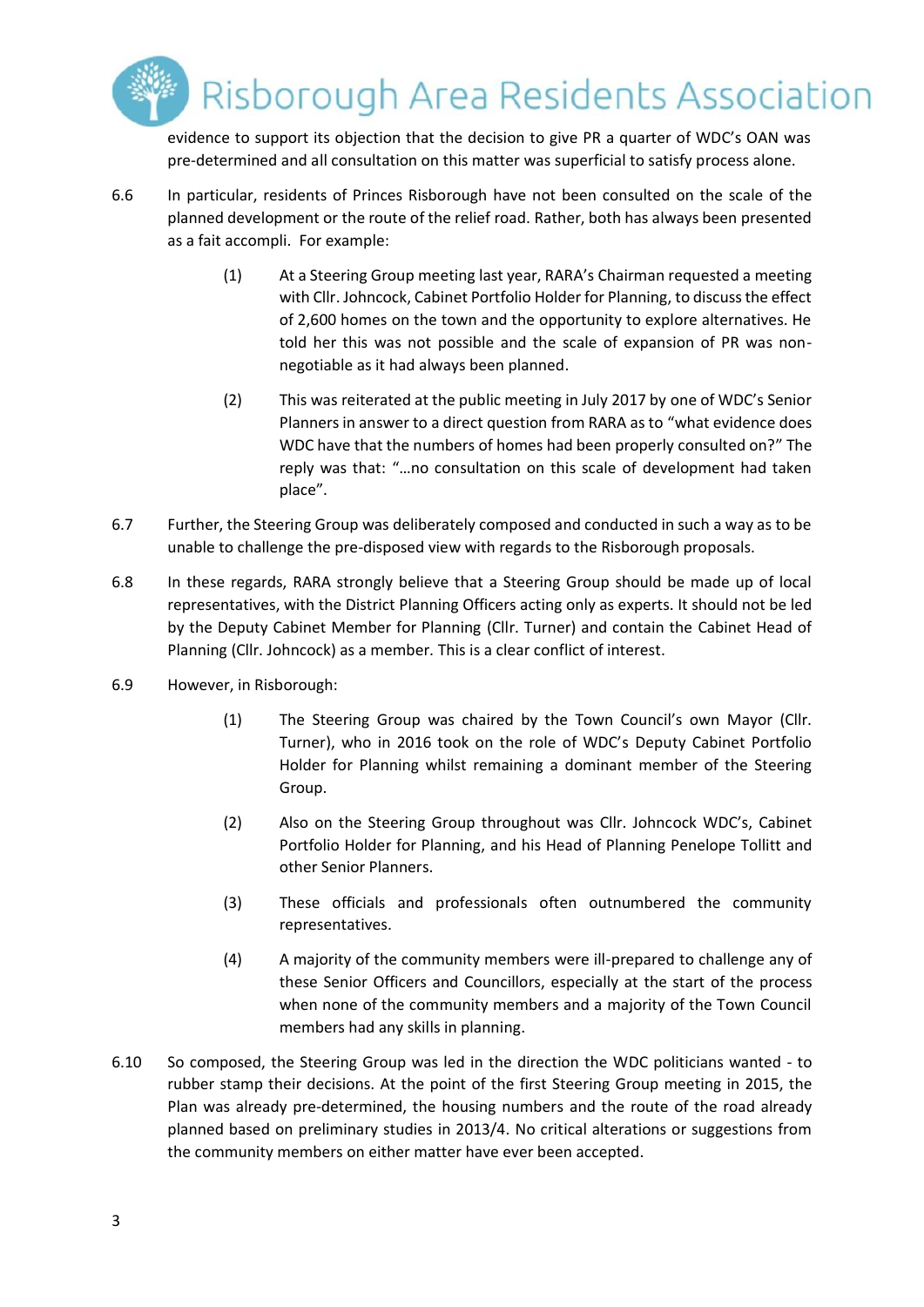

- 6.11 To illustrate this, the Steering Group was asked to make only one key decision, which was the route of the relief road. The Group, including the Town Councillors, agreed that this road should be an outer relief road, built around Risborough, joining the A4010 south of the town, in line with the public consultation responses. However, the final decision of the SG and the wishes of the public were ignored by the WDC planners in favour of a cheaper alternative through Summerleys Road
- 6.12 Little wonder, then, that a number of members failed to attend or resigned from the Steering Group during its lifetime. These members felt their views were not being listened to by WDC and the Town Plan was pre-determined and a fait accompli - so what difference could they make? The Minutes of the penultimate Steering Group meeting in June 2017 (attached as **Appendix D**) show just three members of the community in attendance who were not elected officials or professional planners. This was a common pattern during the course of 2016/17. Put shortly, the Steering Group was formed for one reason which was to give the planning process a veneer of local involvement.
- 6.13 Accordingly, at the last meeting of the Steering Group a statement by current and former members was submitted (attached as **Appendix E**), expressing:

"… serious concern about the manner in which the Steering Group has worked and its failure to provide a relevant voice to shape the Princes Risborough Town Plan as part of WDC's Local Plan… On many key areas, the Steering Group has been informed of 'the answer' at the expense of working creatively to find ways to improve and enhance Princes Risborough. There was no real intention to empower local people to shape their environment but rather a pre-determined strategy to create the facade of consultation and localism to ensure a quarter of the district's OAN and accompanying road could be driven through."

6.14 In order to address the lacunae in local involvement, RARA has been proactive in raising awareness regularly consulting with the local community. It has held meetings and drop-ins to provide up to date information in order to enable people to share their views. To harness community feedback, RARA set to work in August and September of 2017 to look at how it could bring together a template for a better Town Plan. To this effect, wider group members were asked to contribute their views and suggested alternatives can be found in the document 'Principles for a Better Town Plan' (attached as **Appendix F**).

### **Q.10**) **Does the Plan include policies designed to ensure that the development and use of land in Wycombe contribute to the mitigation of, and adaption to, climate change?**

10.1 Strategic Objective 8 is to "Mitigate Climate Change" and to do so as follows:

"Reduce CO2 emissions by reducing the need for travel by private car, and aid public transport viability, through intensifying existing urban areas by re-use of brownfield sites, locating development in settlements with the widest range of services and facilities, and by clustering development to achieve high quality walking, cycling and public transport provision."

10.2 This is proposed to be achieved through Policy CP12 (Climate Change), which provides inter alia as follows in its first two requirements:

### "**POLICY CP12 – CLIMATE CHANGE**